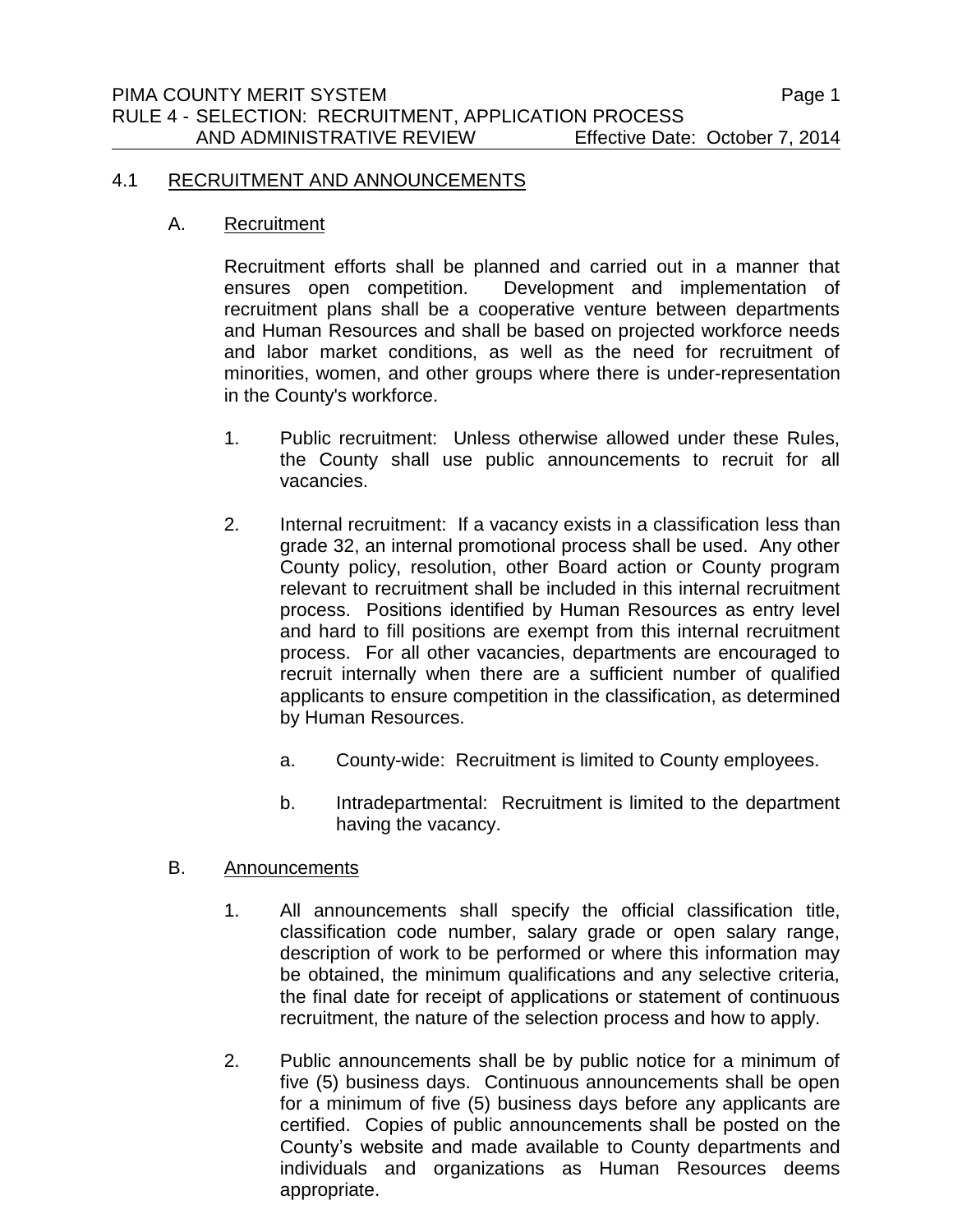4.1 B. 3. An internal announcement shall be open for a minimum of five (5) business days and posted on the County's website.

# 4.2 APPLICATION PROCESS

- A. All employment applications shall be in electronic format compatible with and prescribed by the County's electronic applicant tracking system.
- B. Employment applications will only be accepted when a valid opening has been announced and during the opening period posted on the County's website.
- C. Acceptance of an application into the County's applicant tracking system shall not be construed as incurring an obligation by the County.

## D. Disqualification of Applicants

Human Resources may refuse to examine an applicant, or, after the selection process, may disqualify an applicant, remove an application, or refuse to certify an applicant if it is found that the applicant:

- 1. Does not meet the minimum qualifications established for the classification;
- 2. Has made a false statement of material fact in the application process;
- 3. Has used, or attempted to use, political pressure or bribery to secure an advantage in the examination process or in the appointment to a position in County employment;
- 4. Has directly or indirectly obtained information regarding any examination to which the applicant is not entitled;
- 5. Has failed to submit the completed application correctly or within the prescribed time limits;
- 6. Has taken part in the compilation, administration, or any part of the selection process in which he/she is competing;
- 7. Has previously been dismissed for a disciplinary reason from a position in County employment;
- 8. Has a record of conviction of a crime, the nature of which would affect the applicant's suitability for employment;
- 9. Has failed to appear for a scheduled examination or interview;